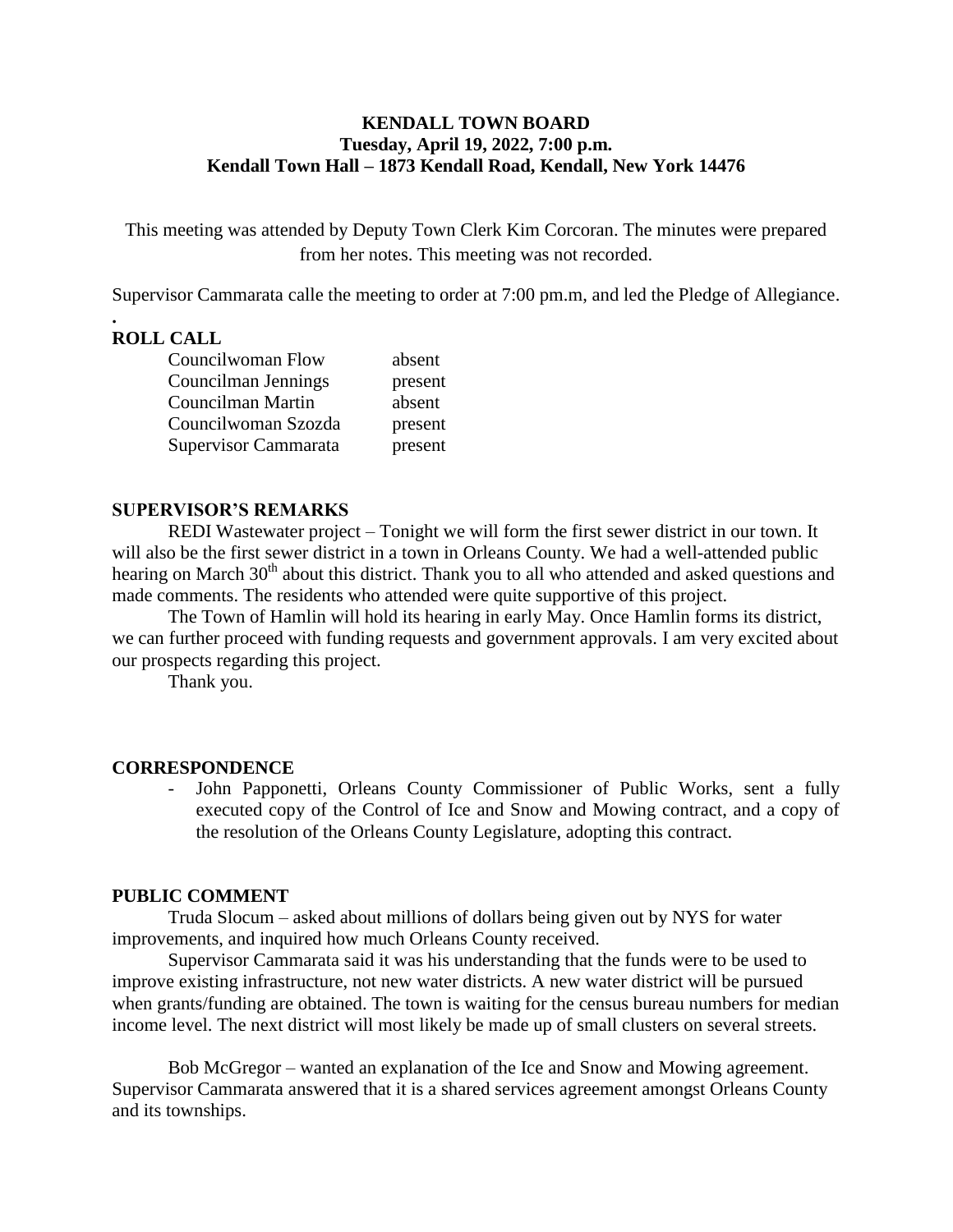#### **REPORTS OF COMMITTEES, BOARDS AND DEPARTMENT HEADS**

#### **Standing Committees**

 Public Safety/Emergency Services & Occupational Safety – Martin Buildings & Grounds – Martin Highway – Martin No report

Community Relations - Flow Culture & Recreation – Flow Information Services – Flow Chairman Newell's computer is being readied.

Human Resources and Ethics – Szozda Employee Benefits – Szozda No report

Planning, Zoning & Agriculture – Jennings The Planning Board did not have a quorum at its last meeting. A public hearing will be scheduled regarding Heberle's farm. The Zoning Board approved two variances. A cost saving plan for town electricity is being researched.

Finance, Taxes & Special Districts – Cammarata

#### **Boards**

Planning Board – B. Newell, Chair – no report Zoning Board – P. Bolton, Chair – no report

#### **Department Heads**

Assessor – L. Hewitt – no report Code Enforcement – P. Hennekey – no report Highway - W. Kruger – no report Historian – L. Jayne – no report Recreation – M. Werth – no report Town Clerk – A. Richardson – written report submitted Town Justice – D. Kluth – written report submitted Supervisor – A. Cammarata – written report submitted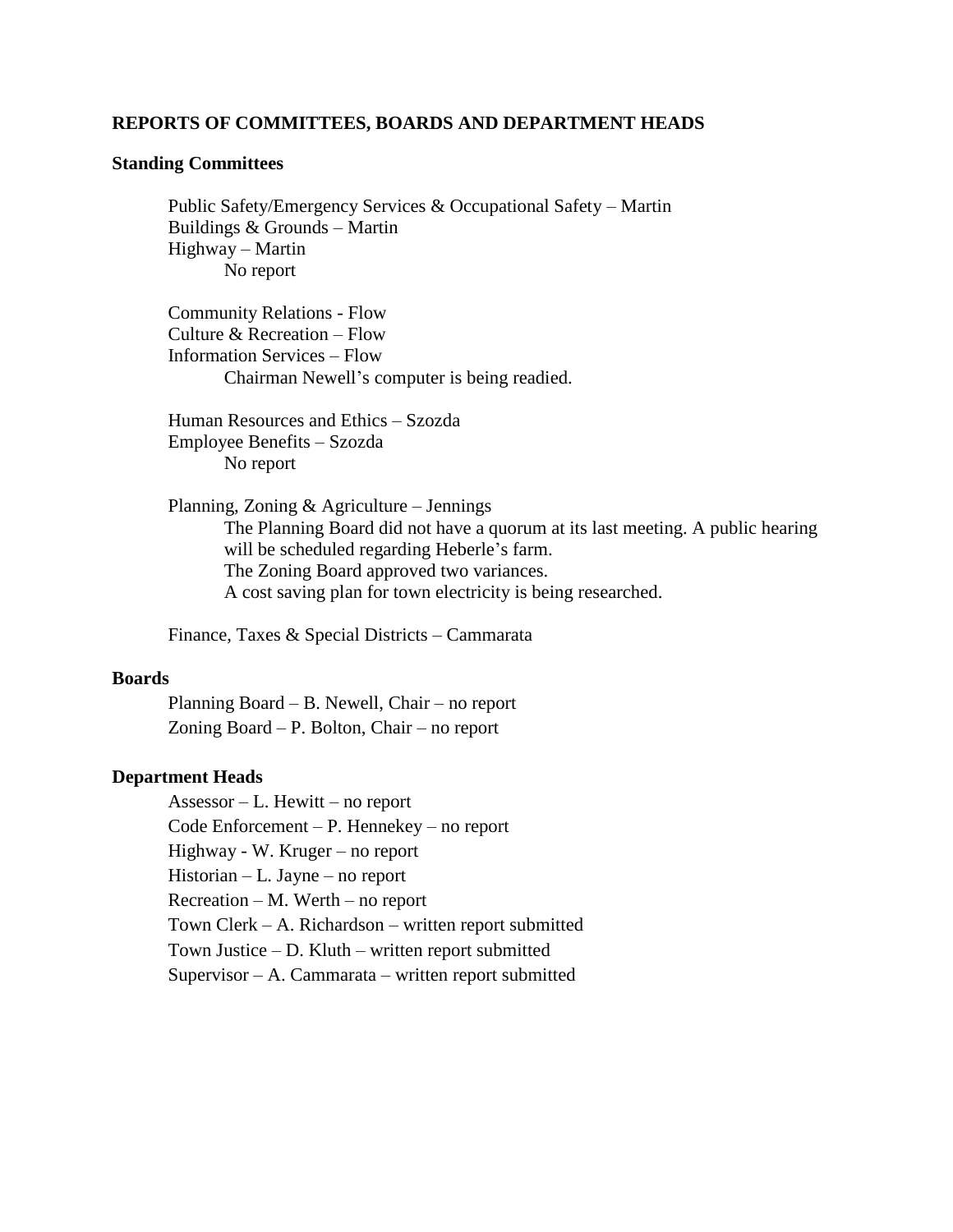Szozda made the following motion, which was seconded by Jennings:

# **RESOLUTION 60-0422 CORRECTION TO ABSTRACT 3, WATER DISTRICT EIGHT, VOUCHER 153 ON PAYMENT OF CLAIMS**

BE IT RESOLVED, to delete from Abstract 3, Water District Eihght, Voucher 153 for \$4,338.11, resulting in Total Dollars in Water District Eight being reduced from \$17,047.07 to \$12,708.96, Reducing Total Payment of Claims on Abstract 3 from \$129,075.08 to \$124,736.97.

Supervisor Cammarta called for a vote, which resulted in all ayes.

Jennings made the following motion, which was seconded by Szozda:

## **RESOLUTION 61-0422 BUDGET AMENDMENT**

Be It Resolved, to increase Revenue Account DA3502.00, DASNY Repayment \$100,000.00 and increase Highway Expense Account, DA5110.40, Maintenance of Streets, \$100,000.00.

Supervisor Cammarta called for a vote, which resulted in all ayes.

Szozda made the following motion, which was seconded by Jennings:

## **RESOLUTION 62-0422 MAY MEETING DATE CHANGE**

Be It Resolved, to change the Kendall Town Board Meeting, scheduled for May 17 at the Kendall Town Hall at 7 pm to May 19' at the Kendall Town Hall, at 7 pm, to accommodate the Kendall School Districts request to hold its elections at the Kendall Town Hall.

Supervisor Cammarta called for a vote, which resulted in all ayes.

Jennings made the following motion, which was seconded by Szozda:

# **RESOLUTION 63-0422 CONTRACT FOR SHARED SERVICES WITH ORLEANS COUNTY DEPARTMENT OF PUBLIC WORKS AND THE TOWN OF KENDALL**

Be It Resolved that the Kendall Town Board Authorizes, Supervisor Cammarata to sign a five year contract for Highway Shared Services, beginning May 1, 2022 and terminating on April 30, 2027. After further review by the Attorney for the Town for format and content.

Supervisor Cammarta called for a vote, which resulted in all ayes.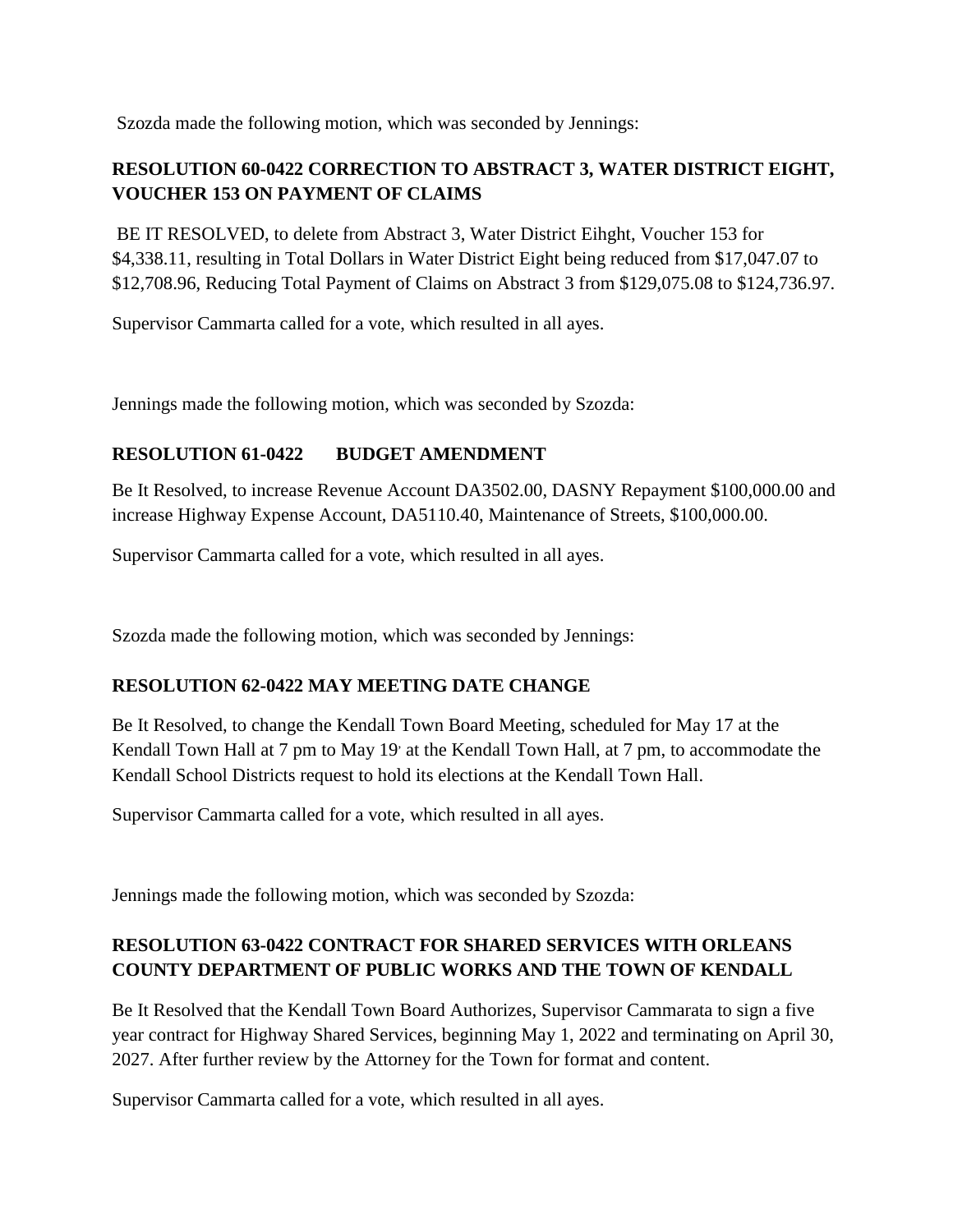Szozda made the following motion after it was summarized by Attorney Meier, and it was seconded by Jennings:

# **RESOLUTION 64-0422 RESOLUTION OF THE TOWN OF KENDALL, NEW YORK, ADOPTED APRIL 19, 2022, ESTABLISHING SEWER DISTRICT NO. 1 IN SAID TOWN, AND PROVIDING THAT SUCH RESOLUTION SHALL BE SUBJECT TO PERMISSIVE REFERENDUM.**

NOW, THEREFORE, upon the evidence adduced at such Public Hearing, be it RESOLVED BY THE TOWN BOARD OF THE TOWN OF KENDALL, IN THE COUNTY OF ORLEANS, NEW YORK, AS FOLLOWS: Section 1. It is hereby determined that: (a) the Order Calling Public Hearing was published and posted as required by Law, and is otherwise sufficient; (b) all the property and property owners included within the proposed District hereinabove referred to in the recitals hereof are benefited thereby; (c) all the property and property owners benefited are included within the limits of the proposed District; and (d) it is in the public interest to establish the District. Section 2. The establishment of the District is hereby approved, as hereinafter described, and said District shall be designated and known as Sewer District No. 1, in the Town of Kendall, and shall be bounded and described as more particularly described in annexed Schedule "A". Section 3. The maximum amount proposed to be expended for said District improvements is \$16,324,812.00, which is planned to be financed by the issuance of \$16,324,812.00 serial bonds offset by any funds received from the federal, state, county, and/or local grants, including, but not limited to grant and/or loan funds from the Resiliency and Economic Development Initiative (REDI) and New York State Environmental Facilities Corporation (NYSEFC), said balance of costs to be provided by the levy and collection of special assessments from the several lots and parcels of land within such Benefited Area which the Town Board shall determine to be especially benefited by said Sewer District, so much upon and from each as shall be in just proportion to the amount of benefit which the Sewer District shall confer upon the same, to pay the principal of and interest on said bonds as the same shall become due and payable. Section 4. The permission of the State Comptroller is not required with respect to the District because the estimated cost of the District to the Typical Property (as defined in the Town Law) is below the Average Estimated Cost to the Typical Properties for the establishment of similar types of districts, as computed by the State Comptroller, and a full application will not need to be submitted to the State Comptroller's Office for approval. Section 5. This resolution is subject to permissive referendum and the Town Clerk of the Town is hereby authorized and directed within ten (10) days after the adopted resolution, to cause to be published at least once in the "Hamlin Herald" a newspaper having a general circulation in the Town of Kendall, and hereby designated as the official newspaper of the Town for such publication, and posted on the sign board of the Town, a Notice which shall set forth an abstract of said foregoing resolution which shall be in substantially the following form: LEGAL NOTICE TOWN OF KENDALL, NEW YORK PLEASE TAKE NOTICE that on April 19, 2022, the Town Board of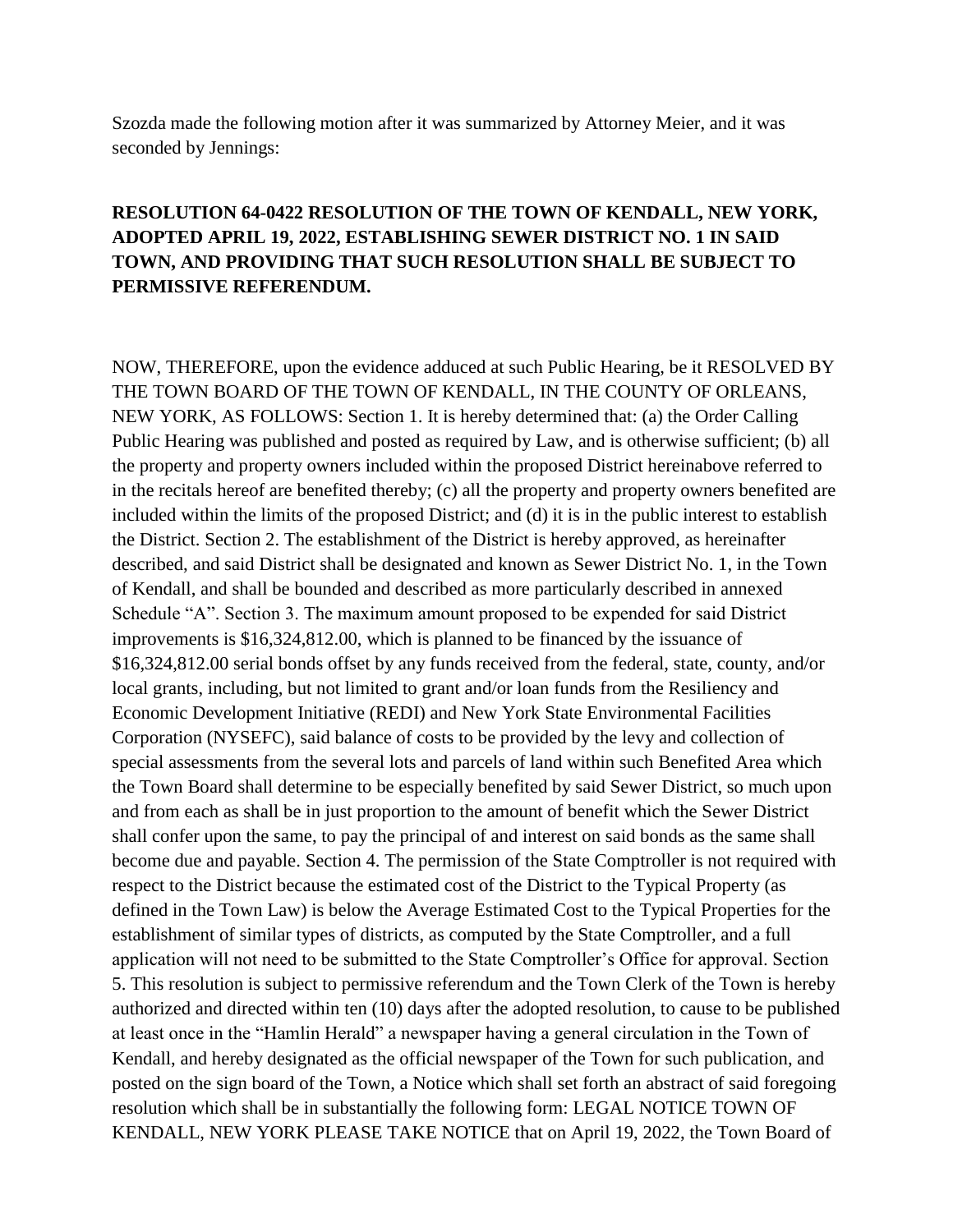the Town of Kendall, in the County of Orleans, New York, adopted a resolution entitled: "Resolution of the Town of Kendall, New York, Establishing Sewer District No. 1, in said Town, and providing that such resolution shall be subject to permissive referendum," an abstract of such resolution, concisely stating the purpose and effect thereof, being as follows: FIRST: RECITING that the Town Board of the Town of Kendall ("Town Board" and "Town", respectively), New York, has heretofore duly caused the preparation of a general map, plan and report for the proposed Sewer District No. 1, in the Town (the "District") consisting of the construction and installation of approximately 70,000 linear feet of force main, 10,000 linear feet of gravity sewer, 301 grinder pumps and service laterals, three pump stations, 24 air valves, 45 cleanouts, three odor control systems, and 24 manholes, including land or rights in land, stream and road crossings, furnishings, valves, fittings, connections, fill, services, appurtenances related site work and other ancillary work; which map, plan and report have been duly filed in the office of the Town Clerk of Town public inspection; that an Order was adopted on February 24, 2022, reciting a description of the boundaries of the proposed District in a manner sufficient to identify the lands included therein as in a deed of conveyance, the improvements proposed, the maximum amount proposed to be expended therefore, the proposed method of financing, the fact that a map, plan and report describing the same are on file in the Town Clerk's Office for public inspection, and specifying the time and place of a Public Hearing to hear all persons interested in the subject thereof concerning the same; that copies of such Order have been duly published and posted, that all environmental laws and regulations will be complied with, and that such hearing has been duly held on March 30, 2022, at the time and place specified; SECOND: RESOLVING AND DETERMINING that (a) the Order Calling Hearing was published and posted as required by Law and is otherwise sufficient, (b) all the property and property owners within the proposed district are benefited thereby, (c) all the property and property owners benefited are included within the limits of the proposed District, and (d) that the establishment of the District is in the public interest. THIRD: FURTHER RESOLVING AND DETERMINING that the establishment of the District be approved, DESIGNATING such District as Sewer District No. 1 in the Town of Kendall, and DESCRIBING the District by metes and bounds; FOURTH: FURTHER RESOLVING that the maximum amount proposed to be expended for said District improvements is \$16,324,812.00, which is planned to be financed by the issuance of \$16,324,812.00 serial bonds to be offset by any funds received from federal, state, county, and/or local grants including, but not limited to, grant funds from Resiliency and Economic Development Initiative (REDI) in the amount of \$8,600,350.00, grant funds from New York State Environmental Facilities Corporation (NYSEFC) in the amount of \$3,089,785.00, and loan from the NYSEFC Clean Water State Revolving Fund (CWSRF) in the amount of \$4,634,677.00, said balance of costs to be provided by the levy and collection of special assessments from the several lots and parcels of land within such Benefited Area which the Town Board shall determine to be especially benefited by said Sewer District, so much upon and from each as shall be in just proportion to the amount of benefit which the Sewer District shall confer upon the same, to pay the principal of and interest on said bonds as the same shall become due and payable; FIFTH: FURTHER RESOLVING that the permission of the State Comptroller is not required with respect to the District because the estimated cost of the District to the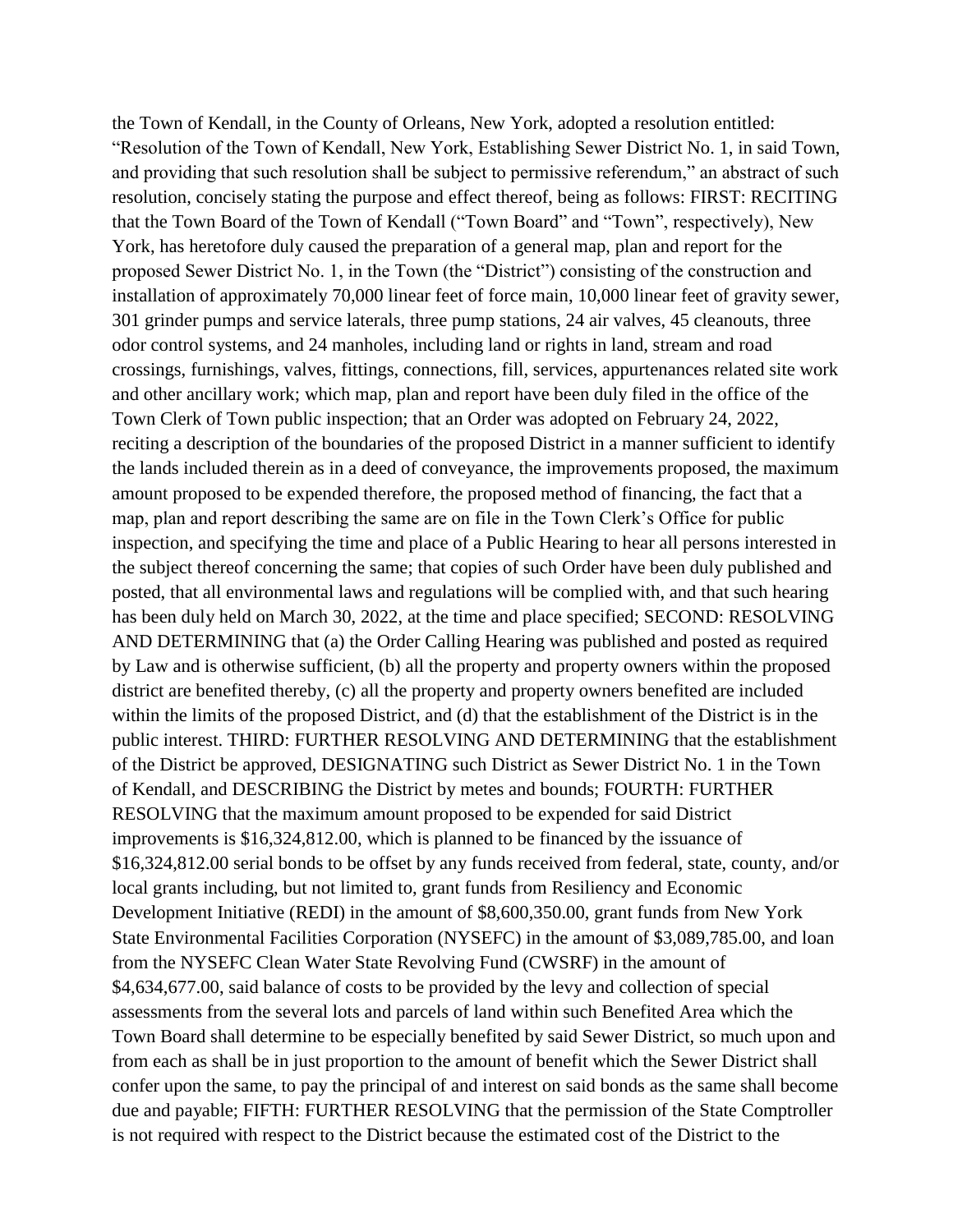Typical Property (as defined in the Town Law) is below the Average Estimated Cost to the Typical Properties for the establishment of similar types of districts, as computed by the State Comptroller, and a full application will not need to be submitted to the State Comptroller's Office for approval; and SIXTH: STATING that this resolution is subject to permissive referendum.

Supervisor Cammarta called for a vote, which resulted in all ayes.

Jennings made the following motion, which was seconded by Szozda:

# **RESOLUTION 65 0422 POSTPONETMENT OF THE 2022 REASSESSMENT PROJECT UNTIL 2023**

Be It Resolved, that the Kendall Town Board supports the decision of the Town Assessor that additional time is needed to responsibly inform property owners of assessment changes and potential impact to taxes. Given the recent rise in inflation across the area and adding extra stress to property owners, a delay of the 2022 Reassessment Project will restart in 2023.

Supervisor Cammarta called for a vote, which resulted in all ayes.

Szozda made the following motion, which was seconded by Jennings:

## **RESOLUTION 66 0422 CORRECTION TO MARCH 22 NUMERICAL RESOLUTIONS**

Be It Resolved, to correct the following resolution numbers: 52 0322 to 57-0322, 53-0322 to 58- 0322, and resolution 54-0322 to 59-0322.

Payment of Claims was approved:

## **PAYMENT OF CLAIMS**

| General Fund                    | Abstract 4 | \$13,509.68 | Vouchers 158-186                   |
|---------------------------------|------------|-------------|------------------------------------|
| <b>Highway Fund</b>             | Abstract 4 | \$71,827.98 | Vouchers 159,184, 187-218, 220-227 |
|                                 |            |             | 235                                |
| <b>Light District One</b>       | Abstract 4 | \$358.27    | Voucher 173                        |
| <b>Light District Two</b>       | Abstract 4 | \$226.65    | Voucher 173                        |
| <b>Light District Three</b>     | Abstract 4 | \$106.28    | Voucher 173                        |
| <b>Sewer District One</b>       | Abstract 4 | \$63.67     | Voucher 234                        |
| Water District Six              | Abstract 4 | \$4,104.35  | Vouchers 185,228-230               |
| Water District Seven Abstract 4 |            | \$10,138.12 | Voucher 231                        |
| Water District Eight Abstract 4 |            | \$3,869.50  | Voucher 232                        |